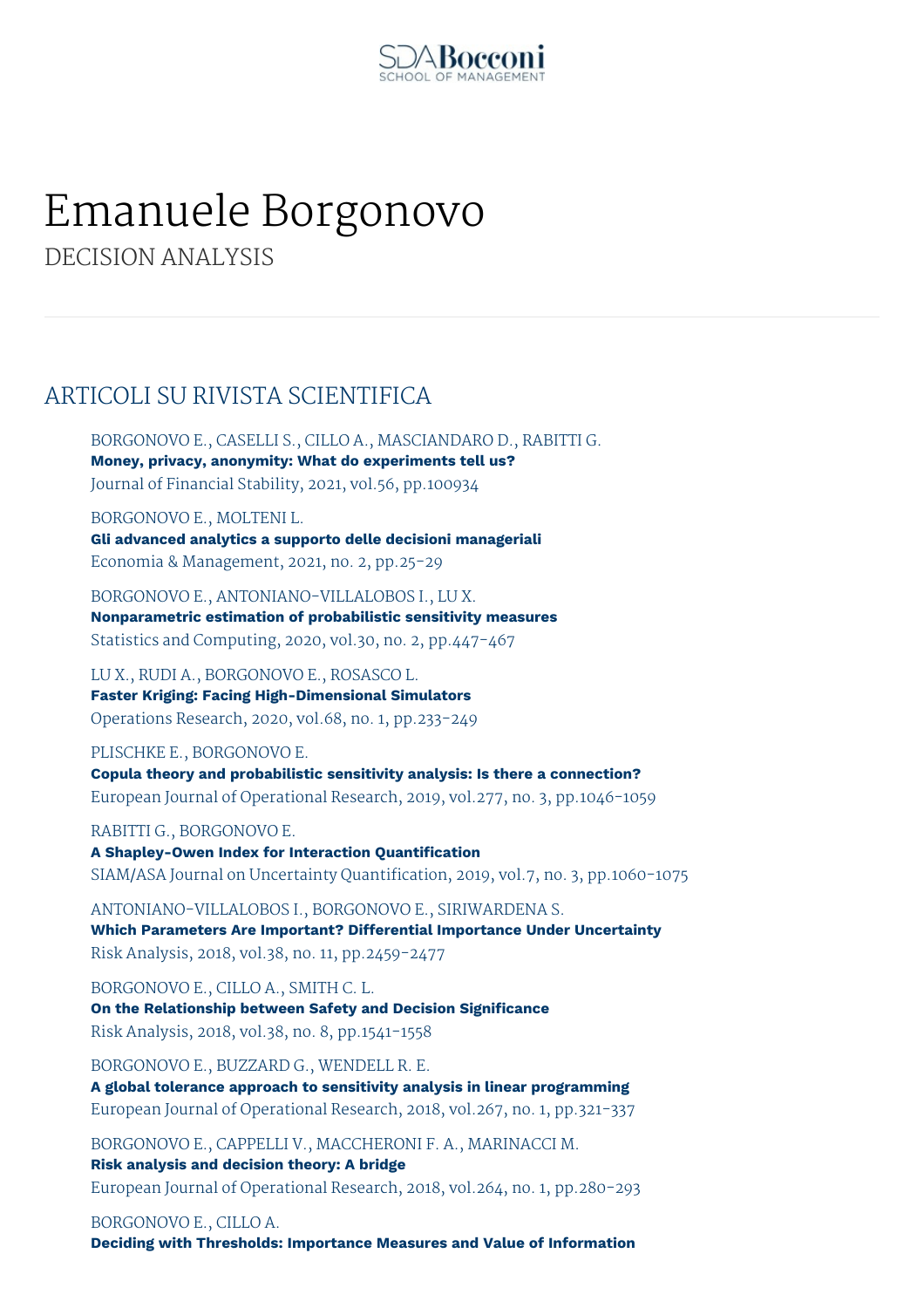Risk Analysis, 2017, vol.37, no. 10, pp.1828-1848

BORGONOVO E., LU X., PLISCHKE E., RAKOVEC O., HILL M. C.

**Making the most out of a hydrological model data set: Sensitivity analyses to open the model black-box** Water Resources Research, 2017, vol.53, no. 9, pp.7933-7950

ALIEE H., BORGONOVO E., GLASS M., TEICH J.

**On the Boolean extension of the Birnbaum importance to non-coherent systems** Reliability Engineering & System Safety, 2017, vol.160, pp.191-200

CILLO A., BORGONOVO E.

**Deciding with Thresholds: Importance Measures and Value of Information** Risk Analysis, 2017, vol.37, no. 10, pp.1828-1848

BORGONOVO E., LAENGLE S., MERIGÓ J., MIRANDA J., SLOWINSKI R., BOMZE I., DYSON R., OLIVEIRA J., TEUNTER R.

**Forty years of the European Journal of Operational Research: A bibliometric overview** European Journal of Operational Research, 2017, vol.262, no. 3, pp.803-816

BORGONOVO E., MARANGONI G., TAVONI M., BOSETTI V. **Sensitivity of projected long-term CO 2 emissions across the Shared Socioeconomic Pathways** Nature Climate Change, 2017, vol.7, no. 2, pp.113-117

BORGONOVO E., HAZEN G., PLISCHKE E.

**A Common Rationale for Global Sensitivity Measures and Their Estimation** Risk Analysis, 2016, vol.36, no. 10, pp.1871-1895

BORGONOVO E., CUCURACHI S., HEIJUNGS R.

**A Protocol for the Global Sensitivity Analysis of Impact Assessment Models in Life Cycle Assessment** Risk Analysis, 2016, vol.36, no. 2, pp.357-377

BORGONOVO E., ALIEE H., GLASS M., TEICH J. **A new time-independent reliability importance measure** European Journal of Operational Research, 2016, vol.254, no. 2, pp.427-442

BORGONOVO E., PLISCHKE E.

**Sensitivity analysis: A review of recent advances** European Journal of Operational Research, 2016, vol.248, no. 3, pp.869-887

BECCACECE F., BORGONOVO E., BUZZARD G., CILLO A., ZIONTS S.

**Elicitation of multiattribute value functions through high dimensional model representations: Monotonicity and interactions** European Journal of Operational Research, 2015, vol.246, no. 2, pp.517-527

BORGONOVO E., MARINACCI M.

### **Decision analysis under ambiguity**

European Journal of Operational Research, 2015, vol.244, no. 3, pp.823-836

CILLO A., BORGONOVO E., BECCACECE F., BUZZARD G., ZIONTS S.

**Elicitation of Multiattribute Value Functions through High Dimensional Model Representations: Monotonicity and Interactions**

European Journal of Operational Research, 2015, vol.246, no. 2, pp.517-527

BORGONOVO E., TONOLI F.

**Decision-network polynomials and the sensitivity of decision-support models** European Journal of Operational Research, 2014, vol.239, no. 2, pp.490-503

#### BORGONOVO E.

**Quando ai manager danno i numeri** Economia & Management, 2014, no. 3, pp.108-111

CEPPI A., RAVAZZANI G., SALANDIN A., RABUFFETTI D., MONTANI A., BORGONOVO E., MANCINI M.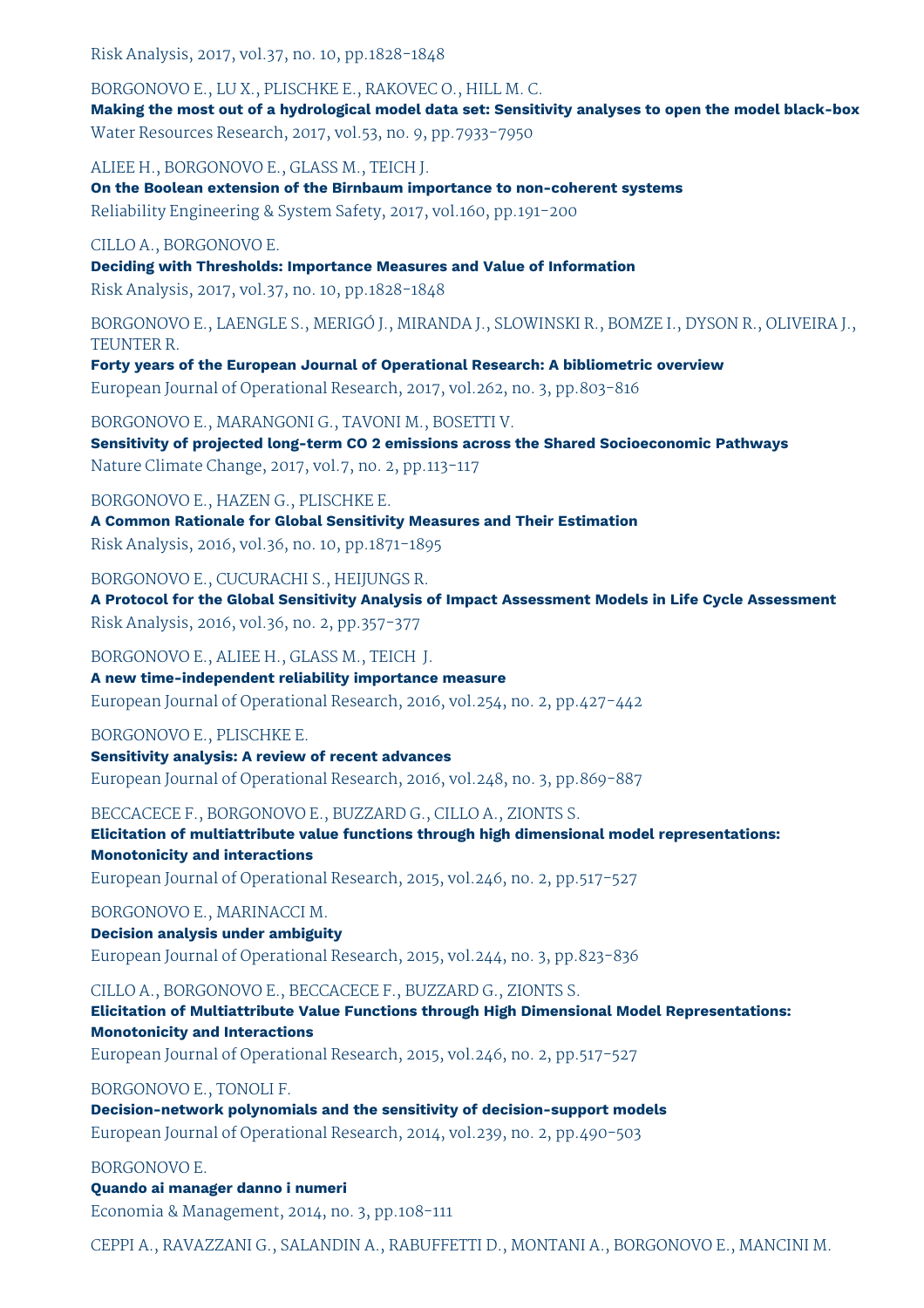**Effects of temperature on flood forecasting: Analysis of an operative case study in Alpine basins** Natural Hazards and Earth System Sciences, 2013, vol.13, no. 4, pp.1051-1062

PLISCHKE E., BORGONOVO E., SMITH C. **Global sensitivity measures from given data** European Journal of Operational Research, 2013, vol.226, no. 3, pp.536-550

BAUCELLS M., BORGONOVO E. **Invariant Probabilistic Sensitivity Analysis** Management Science, 2013, vol.59, no. 11, pp.2536-2549

BORGONOVO E., ZENTER I., PELLEGRI A., TARANTOLA S., DE ROCQUIGNY E. **On the importance of uncertain factors in seismic fragility assessment** Reliability Engineering & System Safety, 2013, vol.109, no. -, pp.66-76

BORGONOVO E., GATTI S.

**Risk Analysis with contractual default. Does Covenant Breach Matter?** European Journal of Operational Research, 2013, vol.230, no. 2, pp.431-443

BORGONOVO E., TARANTOLA S., PLISCHKE E., MORRIS M.

**Transformations and invariance in the sensitivity analysis of computer experiments** The Journal of The Royal Statistical Society, Series B (Statistical Methodology), 2013, vol.76, no. 5, pp.925- 947

BORGONOVO E., ANDERSON B., GALEOTTI M., ROSON R.

**Uncertainty in Climate Change Modeling: Can Global Sensitivity Analysis Be of Help?**

Risk Analysis, 2013, vol.34, no. 2, pp.271-293

BORGONOVO E., SMITH C.

**Composite multilinearity, epistemic uncertainty and risk achievement worth**

European Journal of Operational Research, 2012, vol.222, no. 2, pp.301-311

### BORGONOVO E., CASTAINGS W., TARANTOLA S.

**Model emulation and moment-independent sensitivity analysis: An application to environmental modeling** Environmental Modelling & Software, 2012, vol.34, pp.105-115

CASTANINGS W., BORGONOVO E., MORRIS M., TARANTOLA S.

**Sampling strategies in density-based sensitivity analysis** Environmental Modelling & Software, 2012, vol.38, pp.13-26

### BORGONOVO E., SMITH C.

**A Study of Interactions in the Risk Assessment of Complex Engineering Systems: an Application to Space PSA**

Operations Research, 2011, vol.59, no. 6, pp.1461-1476

BIAVA P., BASEVI M., BIGGIERO L., BORGONOVO A., BORGONOVO E., BURIGANA F.

**Cancer cell reprogramming, 2010: stem cell differentiation stage factors and an agent based model to optimize cancer treatment**

Current Pharmaceutical Biotechnology, 2011, vol.12, no. 2, pp.231-242

### BORGONOVO E., PECCATI L.

**Finite Change Comparative Statics for Risk-Coherent Inventories** International Journal of Production Economics, 2011, vol.131, no. 1, pp.52-62

BECCACECE F., BORGONOVO E.

**Function decomposition, monotonicity and ultramodularity: applications to multi-attribute utility theory** European Journal of Operational Research, 2011, vol.210, no. 2, pp.326-335

BORGONOVO E., CAVALLI L., GUALDONI D., IOZZI F., SODA G., GERMANI A., GOLLIN G. **La progettazione dei sistemi di incentivazione del personale. Un modello sperimentale** Economia & Management, 2011, no. 5, pp.49-66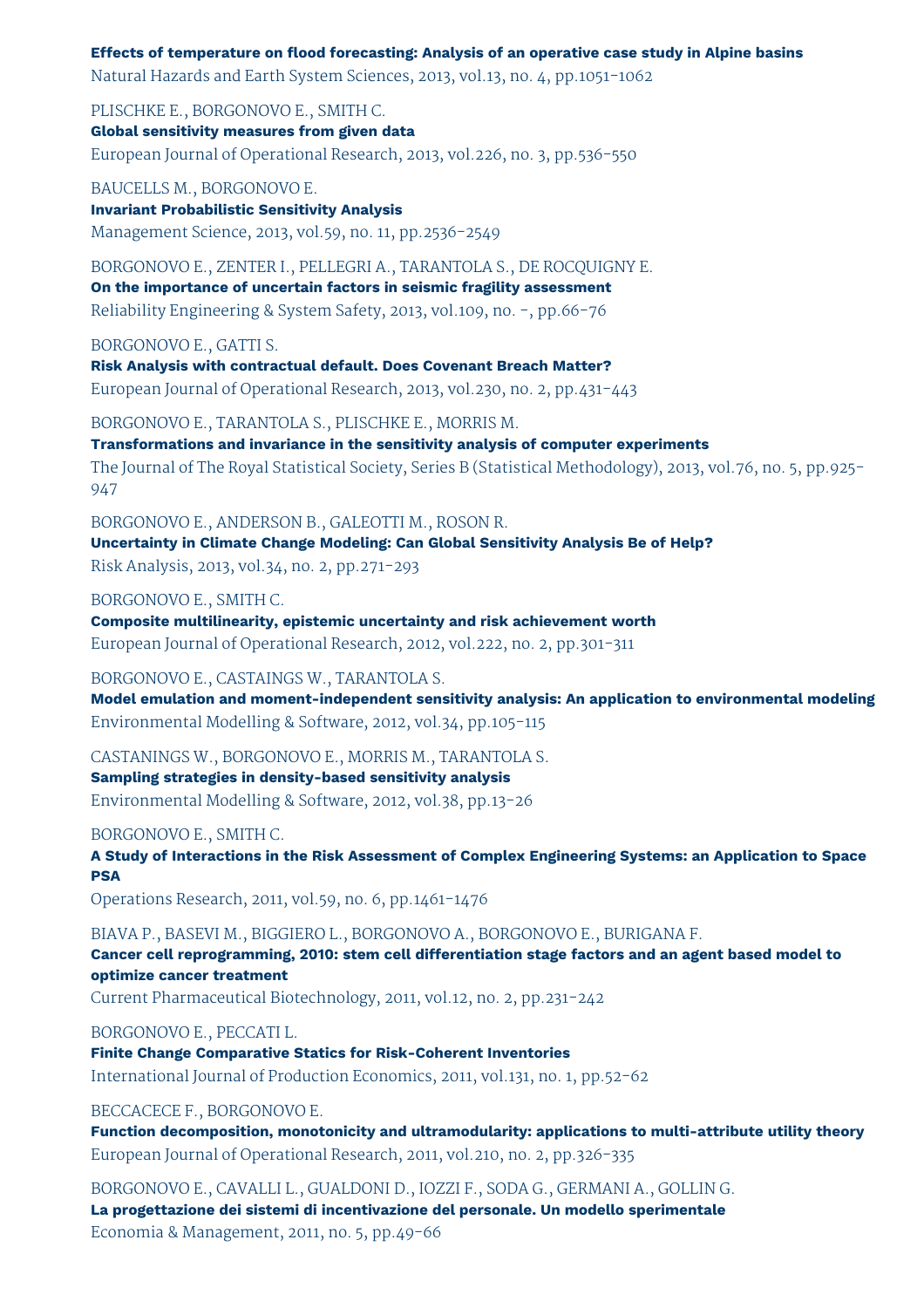### BORGONOVO E., PECCATI L. **Managerial Insights from Service Industry Models: A New Scenario Decomposition Method** Annals of Operations Research, 2011, vol.185, no. 1, pp.161-179

BORGONOVO E., CASTAINGS W., TARANTOLA S. **Moment Independent Importance Measures: New Results and Analytical Test Cases** Risk Analysis, 2011, vol.31, no. 3, pp.404-428

BORGONOVO E., PERCOCO M. **Sensitivity Analysis of Portfolio Properties with Budget Constraints** International Journal of Mathematics in Operational Research, 2011, vol.3, no. 3, pp.295-321

GATTI S., BORGONOVO E., PECCATI L.

**What drives value creation in investment projects? An application of sensitivity analysis to project finance transactions**

European Journal of Operational Research, 2010, vol.205, no. 1, pp.227-236

# MONOGRAFIE O TRATTATI SCIENTIFICI

BORGONOVO E. **Sensitivity analysis: an introduction for the management scientist** Springer International Publishing, , 2017

# CURATELE DI OPERE COLLETTANEE

MOLTENI L., BORGONOVO E. (A CURA DI) **Quando ai manager danno i numeri . Come prendere decisioni nell'era dei big data** Egea, Milano, Italia, 2020

# EDITORIALI IN RIVISTA

BORGONOVO E., BUSACCA B., SODA G. **L'onda dei Big Data: minaccia o opportunità** 2015, Economia & Management, Milano, Italia

BORGONOVO E., TARANTOLA S. **Advances in Sensitivity Analysis** 2012, Reliability Engineering & System Safety, Paesi Bassi

### INTERVIEW ARTICLES

BORGONOVO E., BUSACCA B. **Big Data: il presente e il futuro secondo Cisco, Facebook, IBM, HP e Oracle** 2015, Economia & Management, Milano, Italia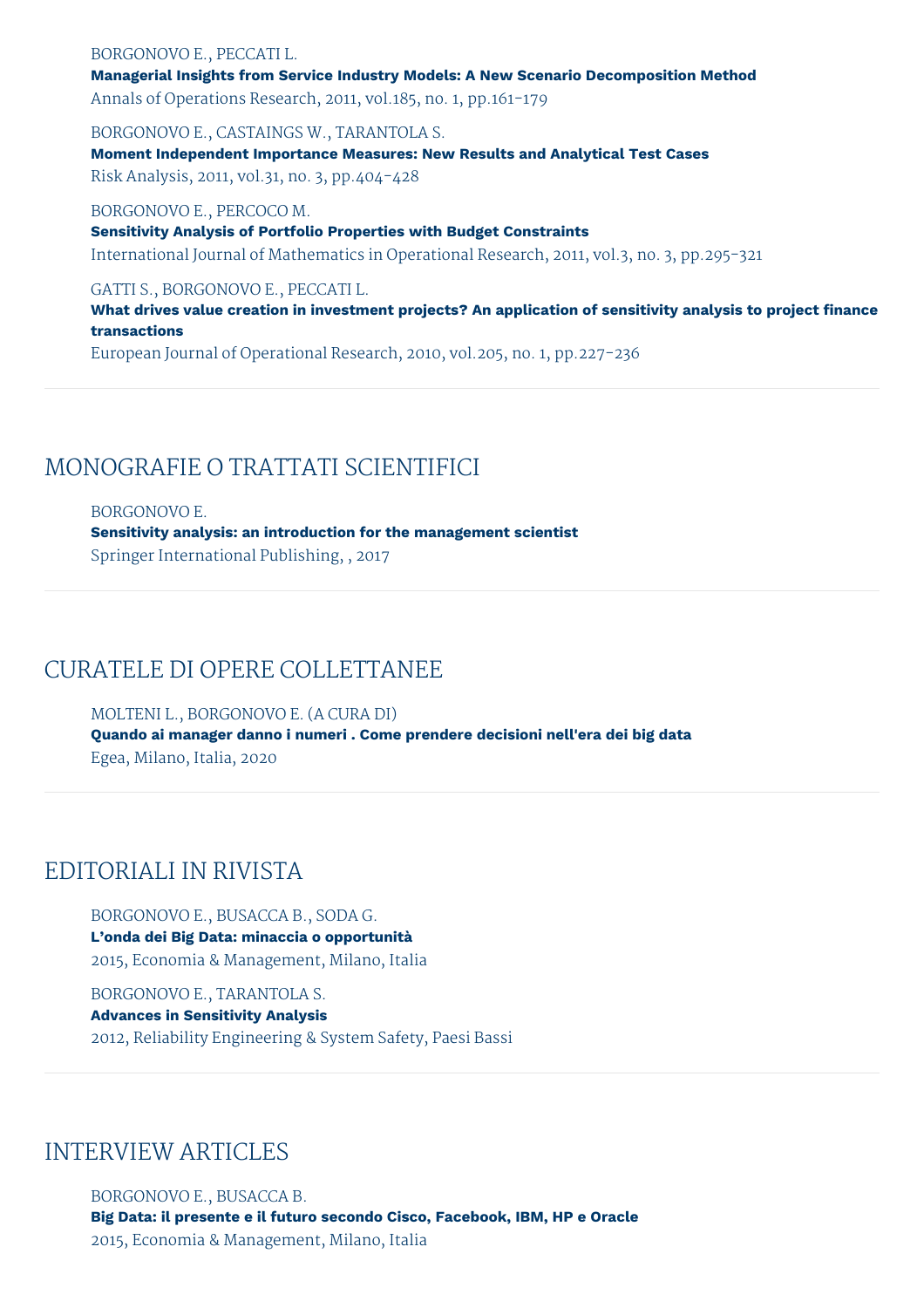# NOTE DI RICERCA O BREVI ARTICOLI SU RIVISTA

### PERCOCO M., BORGONOVO E. **On the Sensitivity Analysis of Internal Rates of Return** 2012, International Journal of Production Economics, Stati Uniti d'America

# PROCEEDINGS/PRESENTATIONS

#### BORGONOVO E., SMITH C.

**Importance measures with finite changes: the relationship between Fussell-Vesely and total order reliability importance**

20th European Safety and Reliability Conference, ESREL 2011, Advances in Safety, Reliability and Risk Management -*September 18-22, 2012, Troyes, Francia*

#### BORGONOVO E., SMITH C.

**Uncertainty in importance measures: Developing the epistemic Risk Achievement Worth** 20th European Safety and Reliability Conference, ESREL 2011, Advances in Safety, Reliability and Risk Management -*September 18-22, 2012, Troyes, Francia*

#### BORGONOVO E., ANDERSON B., ROSON R., GALEOTTI M.

**Global Sensitivity Analysis and the Economics of Climate Change** *6th International Congress on Environmental Modelling and Software (iEMSs) - July 1-5, 2012, Leipzig, Germania*

#### BORGONOVO E., PECCATI L.

**Value of Information in the Appraisal of Industrial Investments** *17th International Working Seminar on Production Economics - February 20-24, 2012, Innsbruck, Austria*

#### BORGONOVO E., BAUCELLS M.

**Probabilistic Sensitivity of Uncertain Cash Flow Streams** *INFORMS Annual Meeting Proceedings - November 13-16, 2011, Charlotte, North Carolina, Stati Uniti d'America*

#### ZENTNER I., BORGONOVO E., TARANTOLA S.

#### **Use of HDMR metamodel for seismic fragility analysis**

*Applications of Statistics and Probability in Civil Engineering. Proceedings of the 11th International Conference on Applications of Statistics and Probability in Civil Engineering (ICASP11) - August 1-4, 2011, Zürich, Svizzera*

# RAPPORTI DI RICERCA

### BORGONOVO E., POLETTI C.

#### **Aspetti Economici**

2011, Fondazione Energy Lab – Laboratorio dell'Energia, Italia

# VOCI (IN DIZIONARIO O ENCICLOPEDIA)